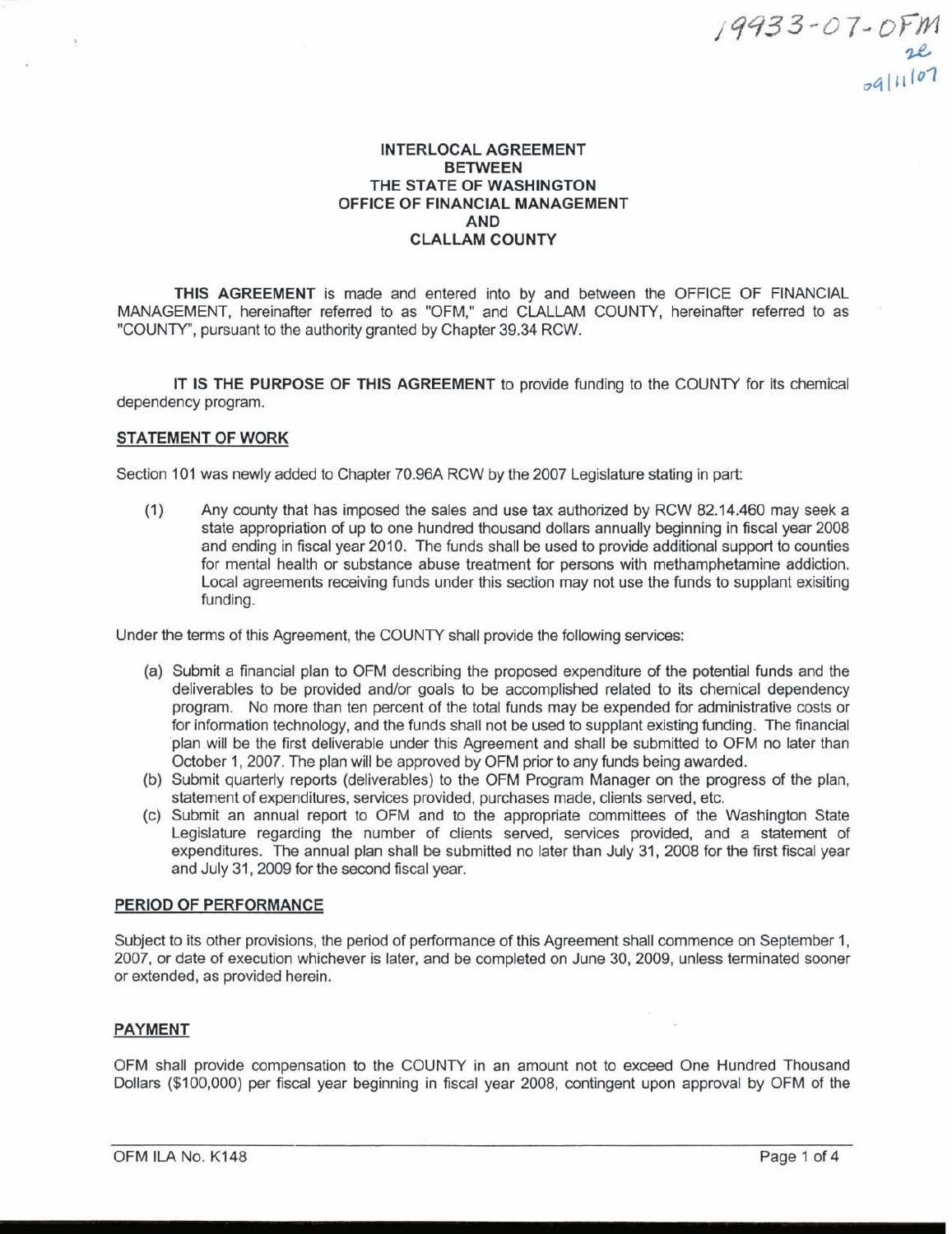financial plan submitted by the COUNTY. Should funding be approved for **FY** 2009, the total compensation that may be provided under this Agreement is Two Hundred Thousand Dollars (\$200,000). Payment for satisfactory performance of the work shall not exceed this amount unless the parties mutually agree to a higher amount.

Compensation for services shall be based on the budget set forth in the financial plan which, when submitted to OFM and approved by OFM, will be incorporated as Exhibit A to this Agreement. The budget in the financial plan will take precedence over the estimates provided below. Funding not expended in a fiscal year will not be carried over to the next fiscal year.

Reimbursement is estimated as follows for fiscal year 2008:

| Receipt of COUNTY'S financial plan and approval by OFM | \$25,000 |
|--------------------------------------------------------|----------|
| Completion of quarter ending 12/31/07                  | \$25,000 |
| Completion of quarter ending 3/31/08                   | \$25,000 |
| Completion of quarter ending 6/30/08                   | \$25,000 |

Should funding be authorized for fiscal year 2009, reimbursement is estimated as follows:

| Completion of quarter ending 9/30/08  | \$25,000 |
|---------------------------------------|----------|
| Completion of quarter ending 12/31/08 | \$25,000 |
| Completion of quarter ending 3/31/09  | \$25,000 |
| Completion of quarter ending 6/30/09  | \$25,000 |

### BILLING PROCEDURE

The COUNTY shall submit invoices quarterly to the OFM Program Manager. Payment to the COUNTY for approved and completed work will be made by warrant or account transfer by OFM within 30 days of receipt of a properly completed invoice. Upon expiration of the Agreement, any claim for payment not already made shall be submitted within 30 days after the expiration date or the end of the fiscal year, whichever is earlier.

# RECORDS MAINTENANCE

The parties to this Agreement shall each maintain books, records, documents and other evidence which sufficiently and properly reflect all direct and indirect costs expended by either party in the performance of the services described herein. These records shall be subject to inspection, review or audit by personnel of both parties, other personnel duly authorized by either party, the Office of the State Auditor, and federal officials so authorized by law. All books, records, documents, and other material relevant to this Agreement will be retained for six years after expiration and the Office of the State Auditor, federal auditors, and any persons duly authorized by the parties shall have full access and the right to examine any of these materials during this period.

Records and other documents, in any medium, furnished by one party to this agreement to the other party, will remain the property of the furnishing party, unless otherwise agreed. The receiving party will not disclose or make available this material to any third parties without first giving notice to the furnishing party and giving it a reasonable opportunity to respond. Each party will utilize reasonable security procedures and protections to assure that records and documents provided by the other party are not erroneously disclosed to third parties.

# RIGHTS IN DATA

Unless otherwise provided, data which originates from this Agreement shall be "works for hire" as defined by the U.S. Copyright Act of 1976 and shall be owned by OFM. Data shall include, but not be limited to, reports, documents, pamphlets, advertisements, books magazines, surveys, studies, computer programs, films, tapes,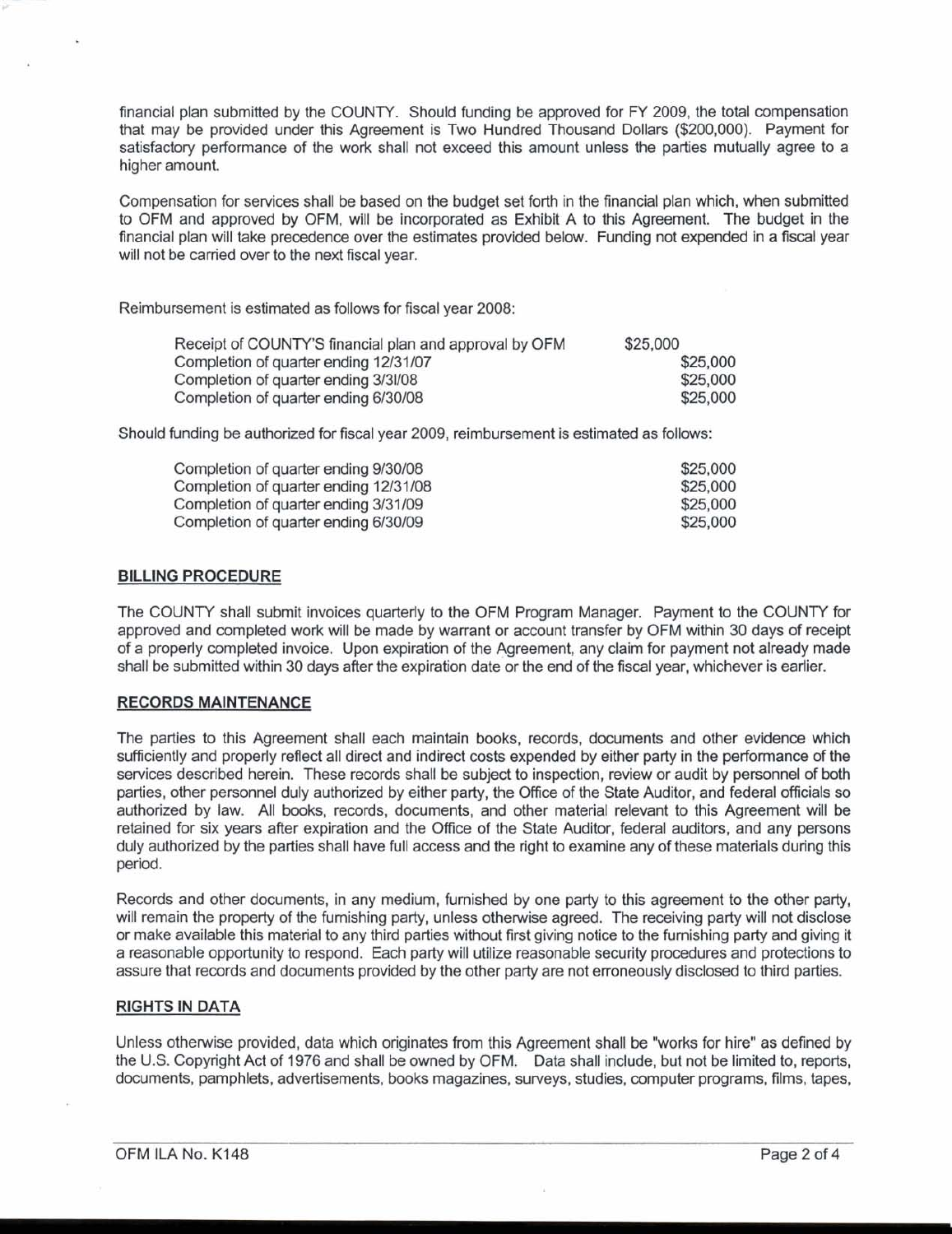and/or sound reproductions. Ownership includes the right to copyright, patent, register, and the ability to transfer these rights.

# INDEPENDENT CAPACITY

The employees or agents of each party who are engaged in the performance of this Agreement shall continue to be employees or agents of that party and shall not be considered for any purpose to be employees or agents of the other party.

### AGREEMENT CHANGES, MODIFICATIONS AND AMENDMENTS

This Agreement may be changed, modified, or amended by written agreement executed by both parties.

### **TERMINATION**

Either party may terminate this Agreement upon 30 days' prior written notification to the other party. If this Agreement is so terminated, the parties shall be liable only for performance rendered or costs incurred in accordance with the terms of this Agreement prior to the effective date of termination.

### TERMINATION FOR CAUSE

If for any cause, either party does not fulfill in a timely and proper manner its obligations under this Agreement, or if either party violates any of these terms and conditions, the aggrieved party will give the other party written notice of such failure or violation. The responsible party will be given the opportunity to correct the violation or failure within 15 working days. If failure or violation is not corrected, this Agreement may be terminated immediately by written notice of the aggrieved party to the other.

### DISPUTES

In the event that a dispute arises under this Agreement, it shall be determined by a Dispute Board in the following manner: Each party to this Agreement shall appoint one member to the Dispute Board. The members so appointed shall jointly appoint an additional member to the Dispute Board. The Dispute Board members so appointed shall jointly appoint an additional member to the Dispute Board. shall review the facts, agreement terms and applicable statutes and rules and make a determination of the dispute. If the Dispute Board cannot agree, the dispute shall be decided with the majority prevailing. The determination of the Dispute Board shall be final and binding on the parties hereto.

### **GOVERNANCE**

This Agreement is entered into pursuant to and under the authority granted by the laws of the state of Washington and any applicable federal laws. The provisions of this Agreement shall be construed to conform to those laws.

In the event of an inconsistency in the terms of this Agreement, or between its terms and any applicable statute or rule, the inconsistency shall be resolved by giving precedence in the following order:

- a. Applicable state and federal statutes and rules;
- b. Statement of work; and
- c. Any other provisions of the agreement, including materials incorporated by reference.

#### ASSIGNMENT

The work to be provided under this Agreement, and any claim arising thereunder, is not assignable or delegable by either party in whole or in part, without the express prior written consent of the other party, which consent shall not be unreasonably withheld.